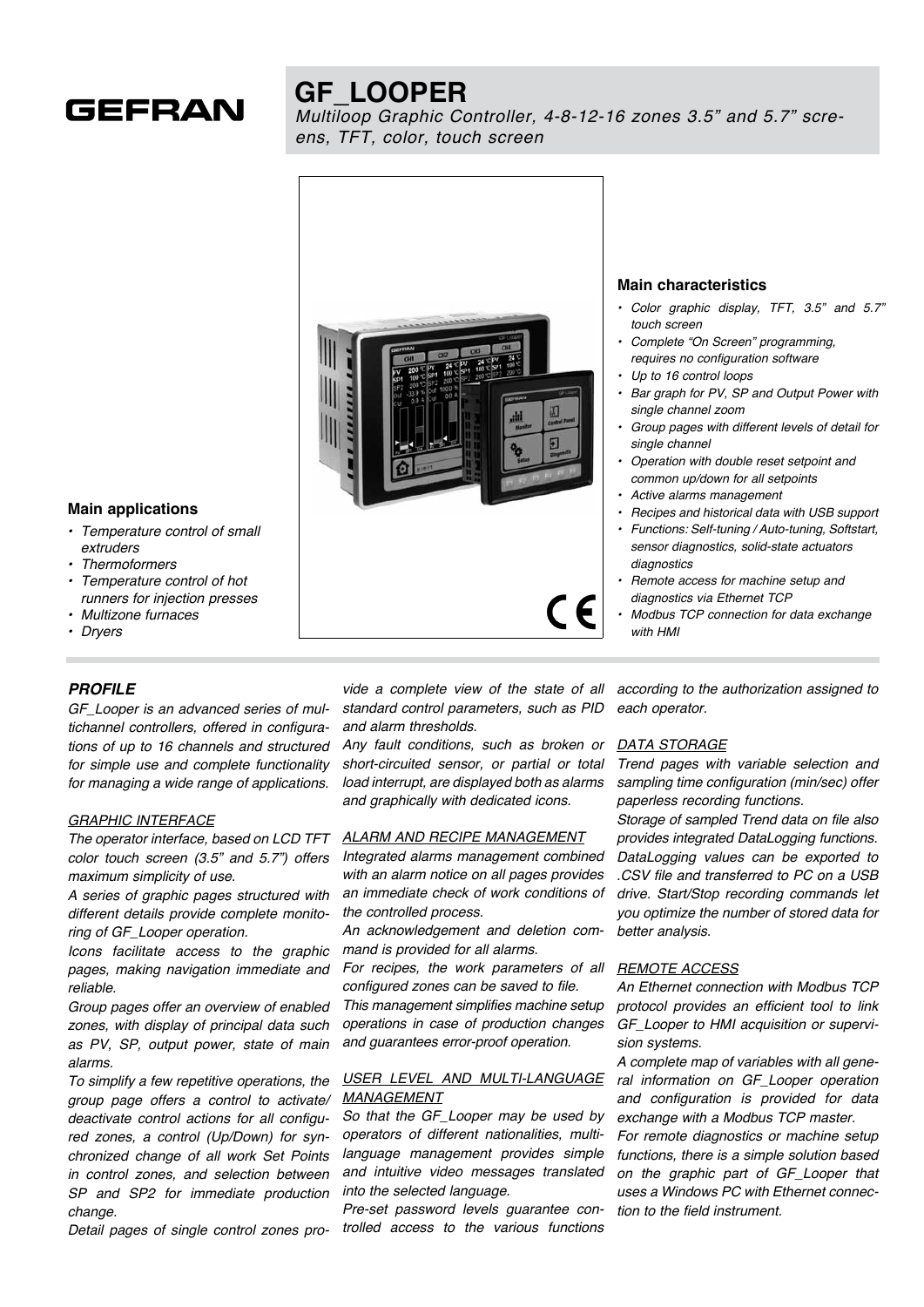### **CONTROLLER**

Advanced control algorithms provide excellent management of process variables. Various types of control are possible: ON/ OFF, P, PI, PID, both heat or cool only *and heat+cool.*

In addition, cooling can be set by specifying the fluid used: air, oil, water. Calculation of the best process parameters is extremely rapid and efficient thanks to the use of sophisticated automatic tuning processes.

The use of advanced tuning lets you check the best PID parameters under all *conditions.*

### **ALARMS**

Two alarm thresholds (minimum and maximum) for each zone.

For each alarm, you can select:

- the control variable to be assigned
- the threshold value
- the hysteresis value

- 5 properties (with latch, disable at power-on, deviation/symmetrical, absolute/relative, direct/inverse).

LBA, HB, SBR alarms can be set; the presence of the alarm is displayed on the screen via LEDs*.*

### *TECHNICAL DATA*

#### **Operator interface**

| <b>DISPLAY</b> |                                       |
|----------------|---------------------------------------|
| Type:          | <b>TFT Color</b>                      |
| No. colors:    | 262K                                  |
| Diagonal:      | $3.5$ " (35CT) - 5.7" (57CT)          |
|                | Display area: 70,08 x 52,56 mm (35CT) |
|                | 117,2 x 88,4 mm (57CT)                |
| Resolution:    | 320x240                               |
| Luminosity:    | 400 cd/mg (35CT)                      |
|                | 500 cd/mq (57CT)                      |
| Contrast:      | 400:1 (35CT)                          |
|                | 400:1 (57CT)                          |
| Backlighting:  | 8 white LEDs (35CT)                   |
|                | 18 white LEDs (57CT)                  |
| Angle of view  |                                       |
| H/V:           | 75°/55°-75°(35CT)                     |
|                | 75°/60°-75° (57CT)                    |
| Keyboard:      | Number of keys 6 (35CT)               |
|                | absent (57CT)                         |
| Life:          | > 3 million operations                |

### **Touch Screen**

| Type:       | Resistive, four-wire    |
|-------------|-------------------------|
| Life:       | $>1.000.000$ operations |
| Controller: | integrated              |

### **Processor**

Type: EP9307 Cirrus Logic

### **Memory**

| System: | 128MB (SDRAM) |
|---------|---------------|
| User:   | 512KB (SRAM)  |
| Mass:   | 64MB (FLASH)  |

| PERIPHERALS<br>Ethernet: | Ethernet 10/100 Mbps<br>Base-T - RJ45 connector<br>with LED                                                                           |
|--------------------------|---------------------------------------------------------------------------------------------------------------------------------------|
| Serial:                  | RS485 optically-isolated,<br>baud rate 9,6115 kBaud,<br>RJ10 4p4c connector                                                           |
| USB port:                | USB 2.0 HOST (500mA)<br>4-pin type A connector                                                                                        |
| <b>POWER SUPPLY</b>      | 24Vdc $\pm$ 25% (3-pin female<br>screw connector)                                                                                     |
| Max. consumption:        | 240mA 5W (35CT)<br>480mA 8,5W (57CT)                                                                                                  |
| Protection:              | polarity inversion (both),<br>input circuit overcurrent<br>(57CT)                                                                     |
| Battery:                 | Lithium Manganese<br>Dioxide 3V 65mA/h<br>rechargeable<br>(ML2032T6) autonomy<br>>7500h Expected life 7<br>years Low-power indication |
| WEIGHT:                  | 0,4 (35CT) - 0,8 (57CT)                                                                                                               |

### *FRONT PANEL DESCRIPTION*

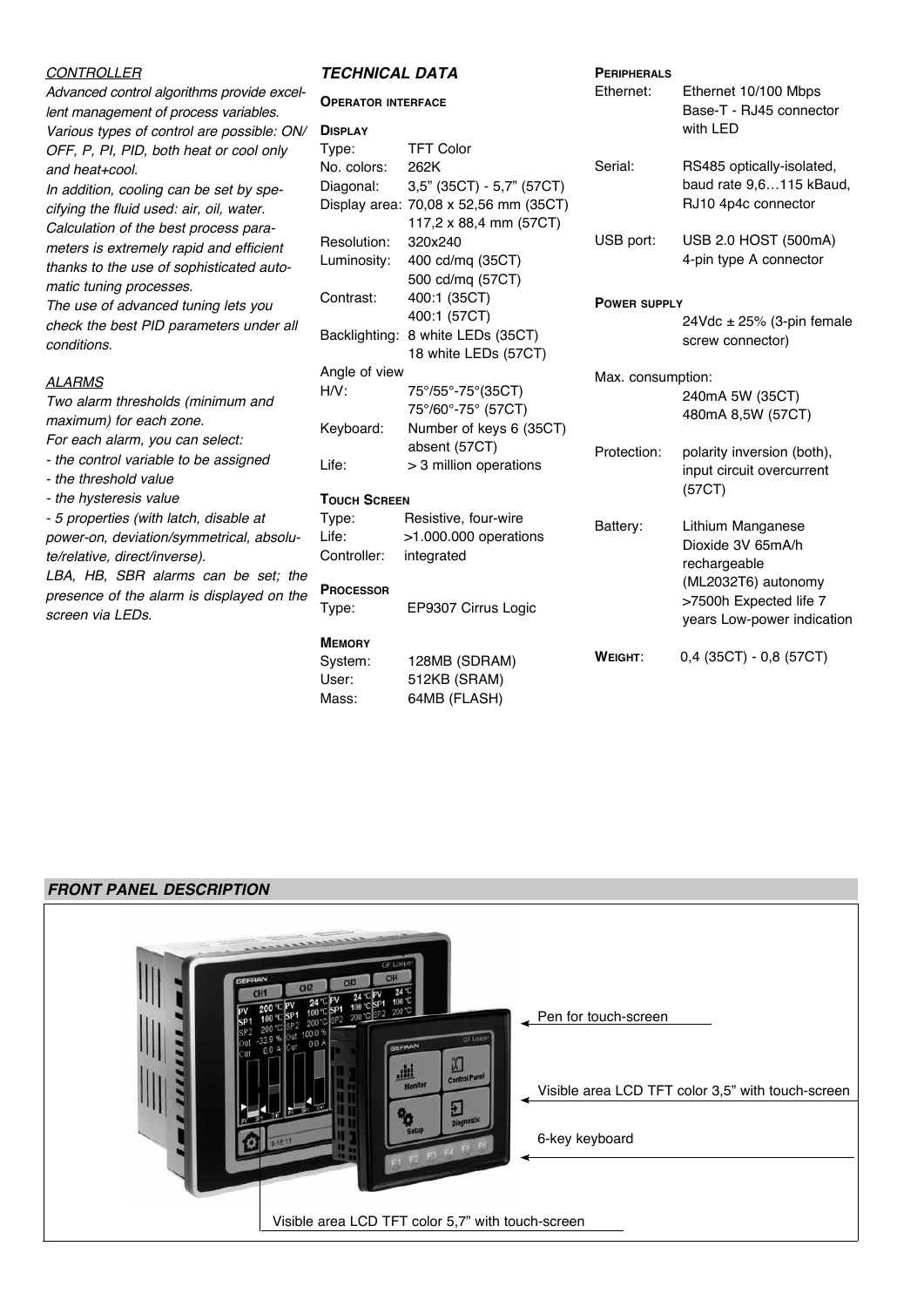#### **General information**

| Front panel:           | 100x100x64mm (35CT)   |
|------------------------|-----------------------|
|                        | 169x120x76mm (57CT)   |
|                        | IP65 protection level |
| Template:              | 93x93mm (35CT)        |
|                        | 162x115mm (57CT)      |
| Max panel              |                       |
| thickness:             | 4mm (35CT)            |
|                        | 3mm (57CT)            |
| Certifications: CE, UL |                       |

#### **Optional units / Modules**

- Units for distributed control
- GFX4/GF4-IR zone modular power controller

• GFXTERMO4 zone modular controller (See the data sheets for characteristics of the modular controllers).

### *EXAMPLES OF GRAPHICS PAGES*

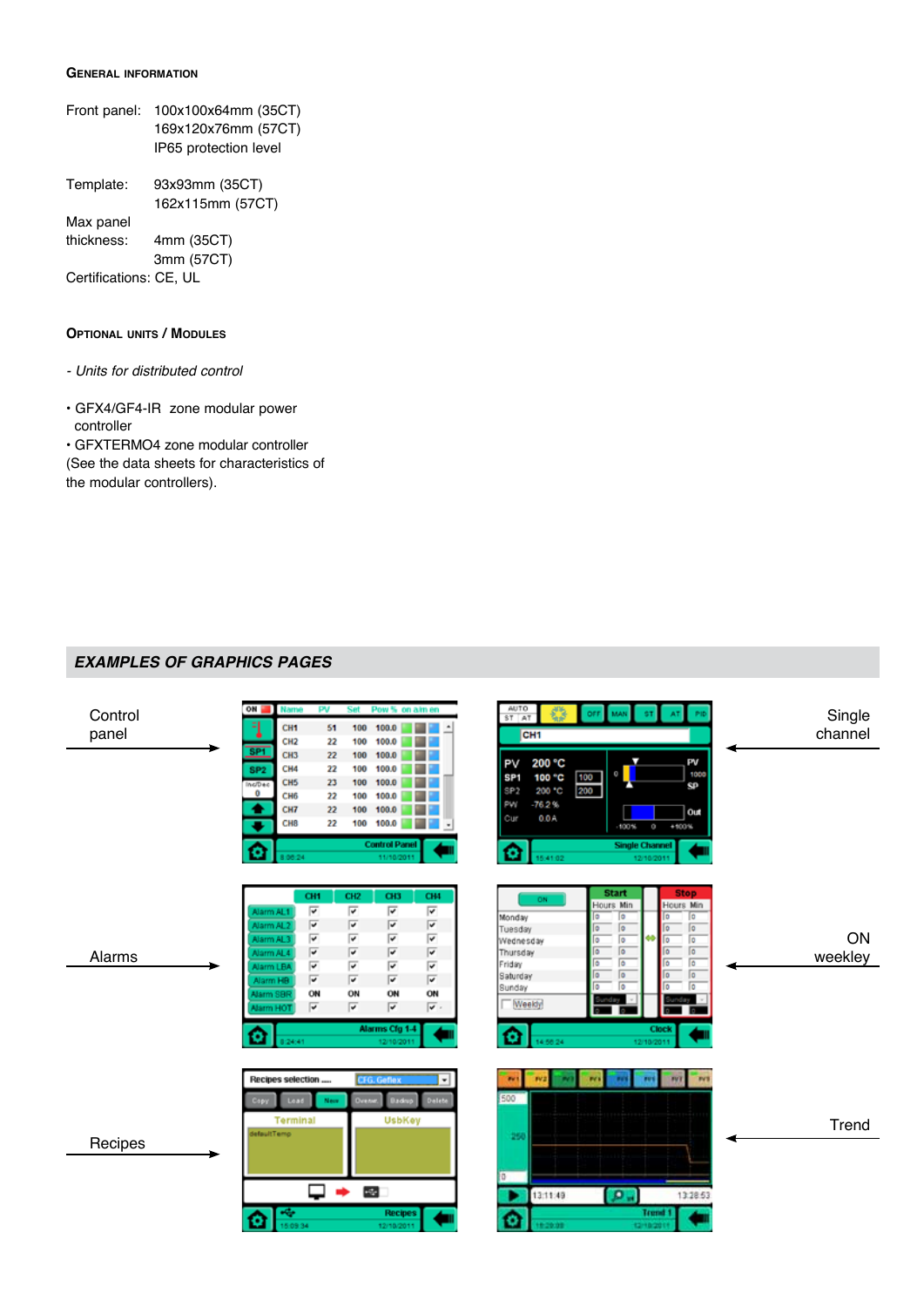### *USER'S CONNECTION: Basic GF\_LOOPER 35CT / 57CT connections*

The user resource connections specified in the table are made at the bottom with standard and custom Gefran connectors.



**Connection with optional units / modules** For all information on connecting: - GFX4 / GFX4-IR / GFXTERMO4

see the data sheets and manuals.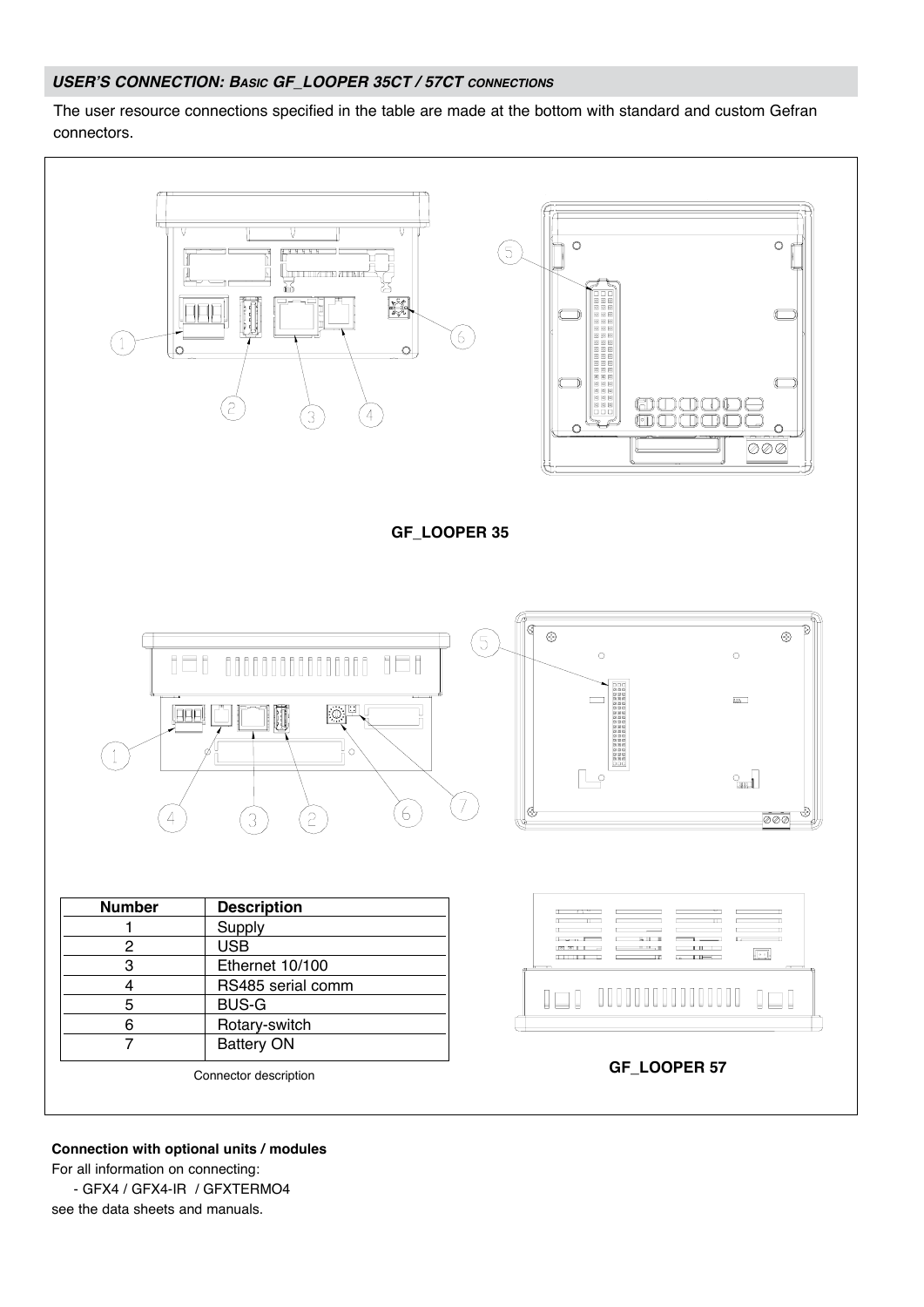# *CONNECTION GF\_LOOPER 57 CT LX0 0 xxxx*



 $A1 = OR$  alarms AL1-AL3 of zone 1-4  $A2 = OR$  alarms AL1-AL3 of zone 1-4  $A3 = OR$  alarms AL1-AL3 of zone 5-8  $A4 = OR$  alarms AL1-AL3 of zone 5-8  $A5 = OR$  alarms AL1-AL3 of zone 9-12  $A6 = OR$  alarms AL1-AL3 of zone 9-12  $A7 = OR$  alarms AL1-AL3 of zone 13-16  $A8 = OR$  alarms AL1-AL3 of zone 13-16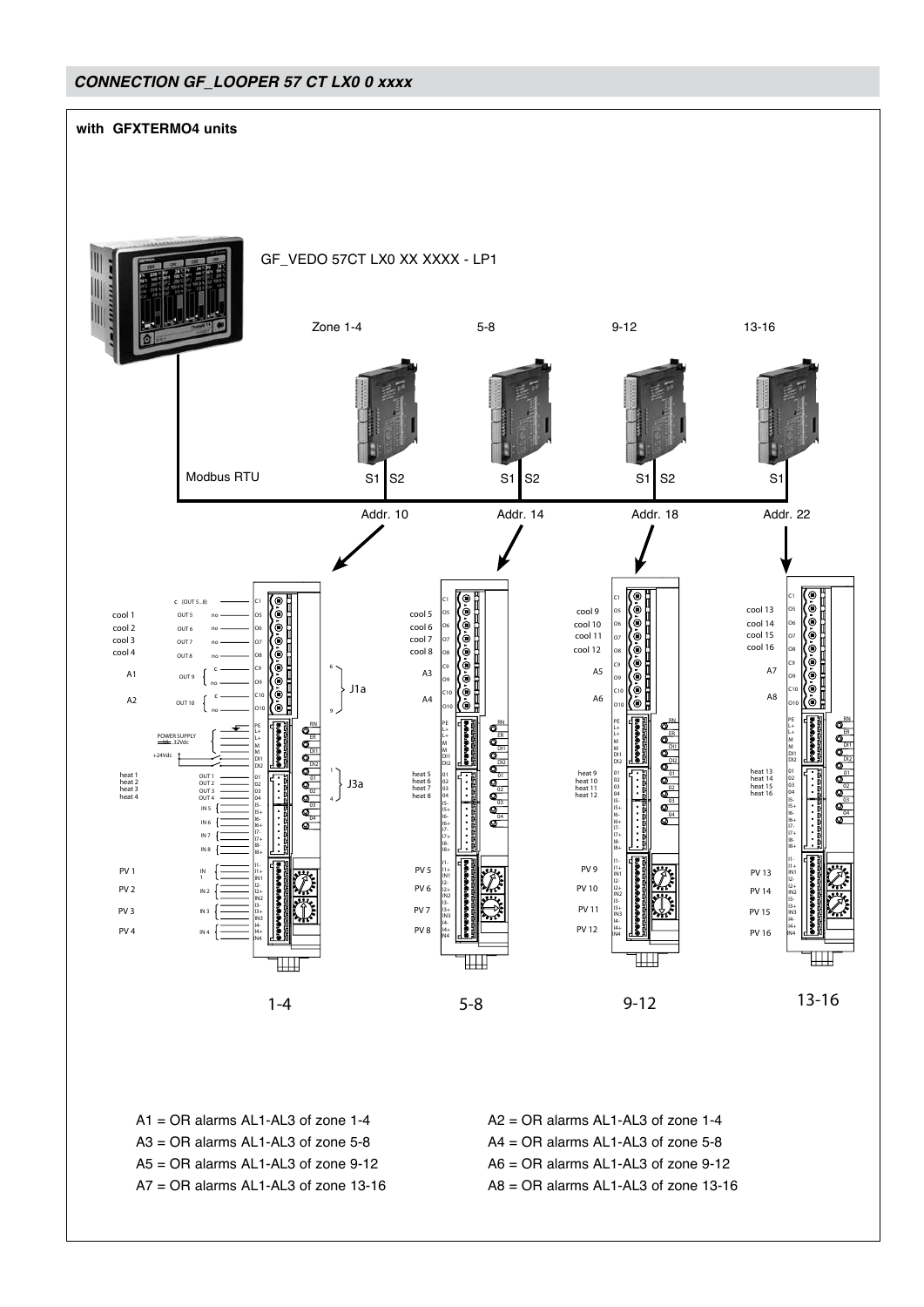# *OVERALL DIMENSIONS AND TEMPLATE*



Physical dimensions and template dimensions for - 35CT -

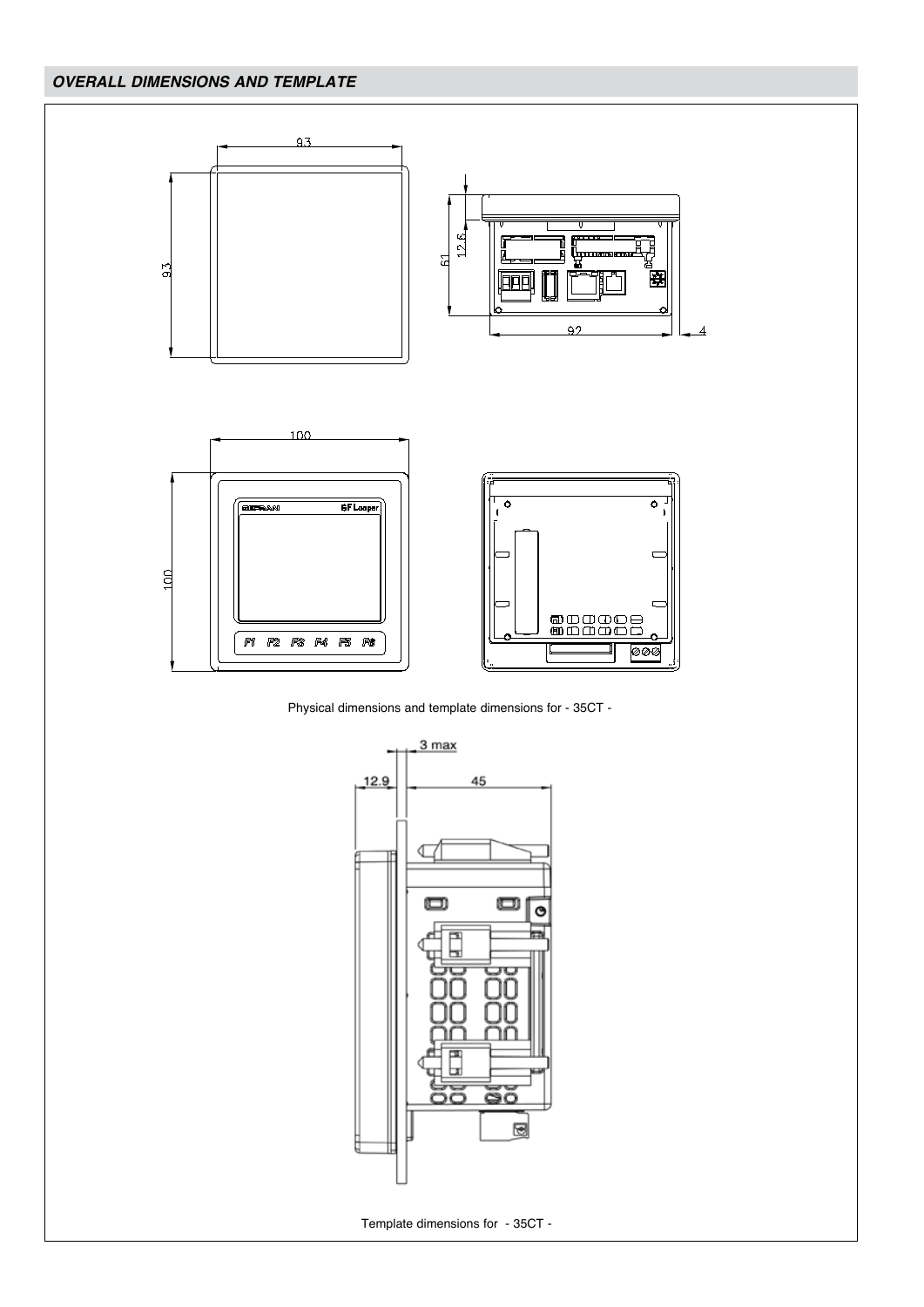# *OVERALL DIMENSIONS AND TEMPLATE*